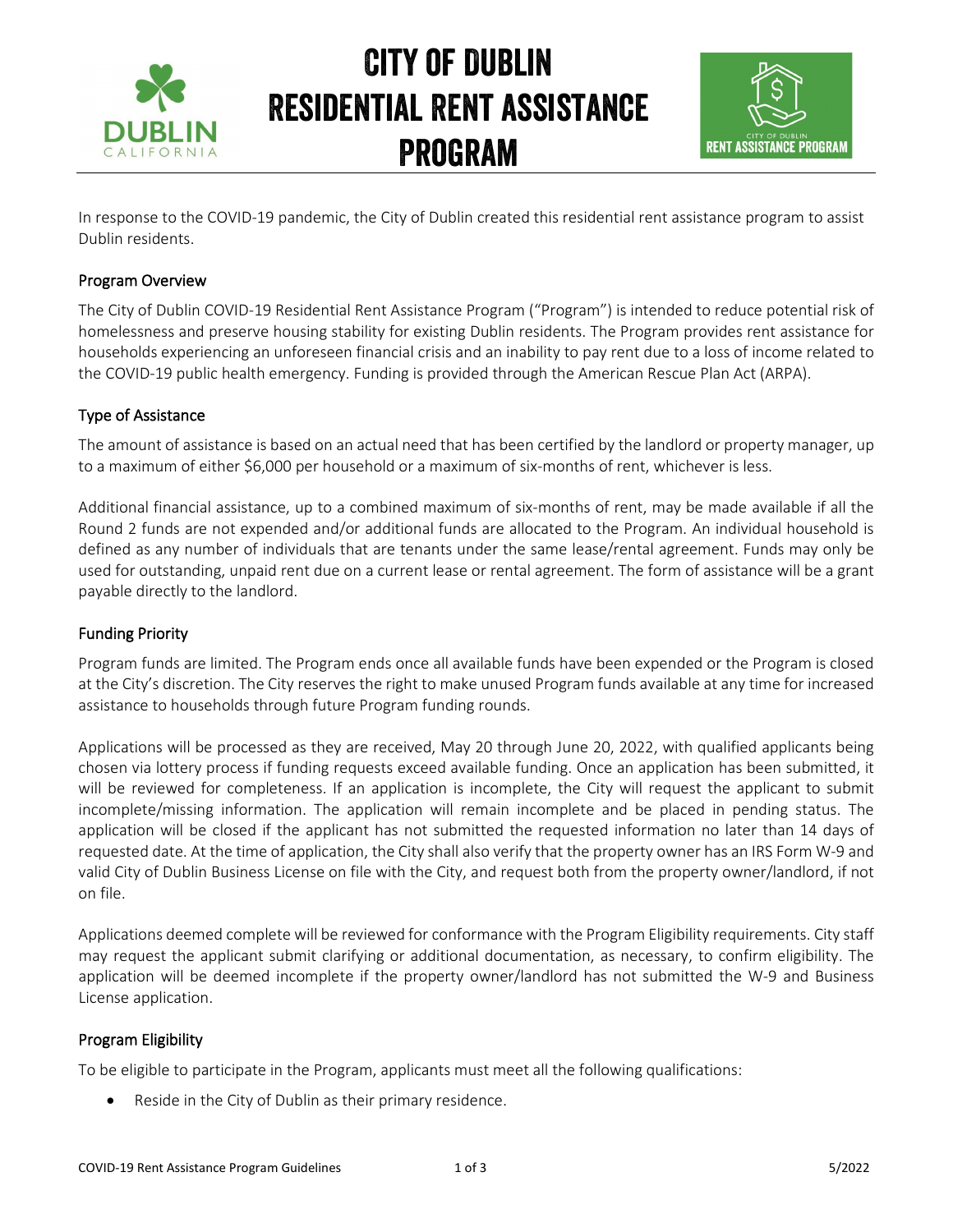

## City of Dublin Residential Rent assistance Program



- Have a current and valid residential lease agreement in the applicant's name for a residential unit located in the City of Dublin.
- Be current on rental payments prior to March 17, 2020 (including being current with the terms of any applicable payment plan for delinquent rent owed prior to that date), and currently remain in otherwise good standing with the terms of the lease, as verified by the landlord.
- Be experiencing job loss or loss of income due to COVID-19 because of loss of/reduced employment and/or inability to work due to school/childcare closures and/or inability to work due to COVID-19 illness or caring for a family member infected by the disease.
- Applicants who received rent relief assistance through another program since March 17, 2020 may not receive duplicate benefits. For example, if an applicant was unable to make April and May rent payments but received rental assistance for April, then the applicant should only apply for May rent.
- Submit a complete application and certify qualification to participate in the Program and inability to pay some portion of rent due during the State of California's eviction moratorium period.
- Reside in property where the landlord has an IRS W-9 form on file with the City of Dublin and maintains a current City of Dublin Business License.

### Ineligible Applicants

The following tenants/landlords are ineligible to participate in the Program:

- Tenants that are immediate relatives, through blood or marriage (i.e., child, parent, sister, brother, grandparent, aunt, uncle, etc.) of the property owner; and/or
- Tenants who are receiving Federal housing assistance (for example Section 8 or other vouchers).

### Application Submittal Requirements

Applicants must submit all the following information to be eligible to participate in the Program:

- Complete application on forms provided by the City.
- Valid photo identification for applicant (i.e., valid driver's license, State ID, passport, etc.).
- Current signed residential lease agreement in the applicant's name for property in Dublin.
- Letter signed by the landlord or property manager with the applicant's name, address, amount and applicable dates of delinquent rent occurring on or after March 17, 2020, amount of funds received on the tenant's behalf for rent that is past due since March 17, 2020, and confirmation that the applicant is otherwise in good standing regarding the terms of the lease (including the terms of any applicable payment plan for delinquent rent owed prior to that date). *[Template](https://www.dublin.ca.gov/DocumentCenter/View/30573/Landlord-Letter-Template) included for convenient replication/reference.*
- Verification that household income for all household members over the age of 18 is at or below 120% Area Median Income (see chart below) for the period of January 1, 2020 through the date of application submittal. Examples of such documentation for the entire household include the following:
	- 2020 & 2021 Income Verification
		- **Federal Tax returns, or**
		- W-2 form(s) for all places of employment, or
		- Final paystub(s) from all places of employment showing total annual compensation, or